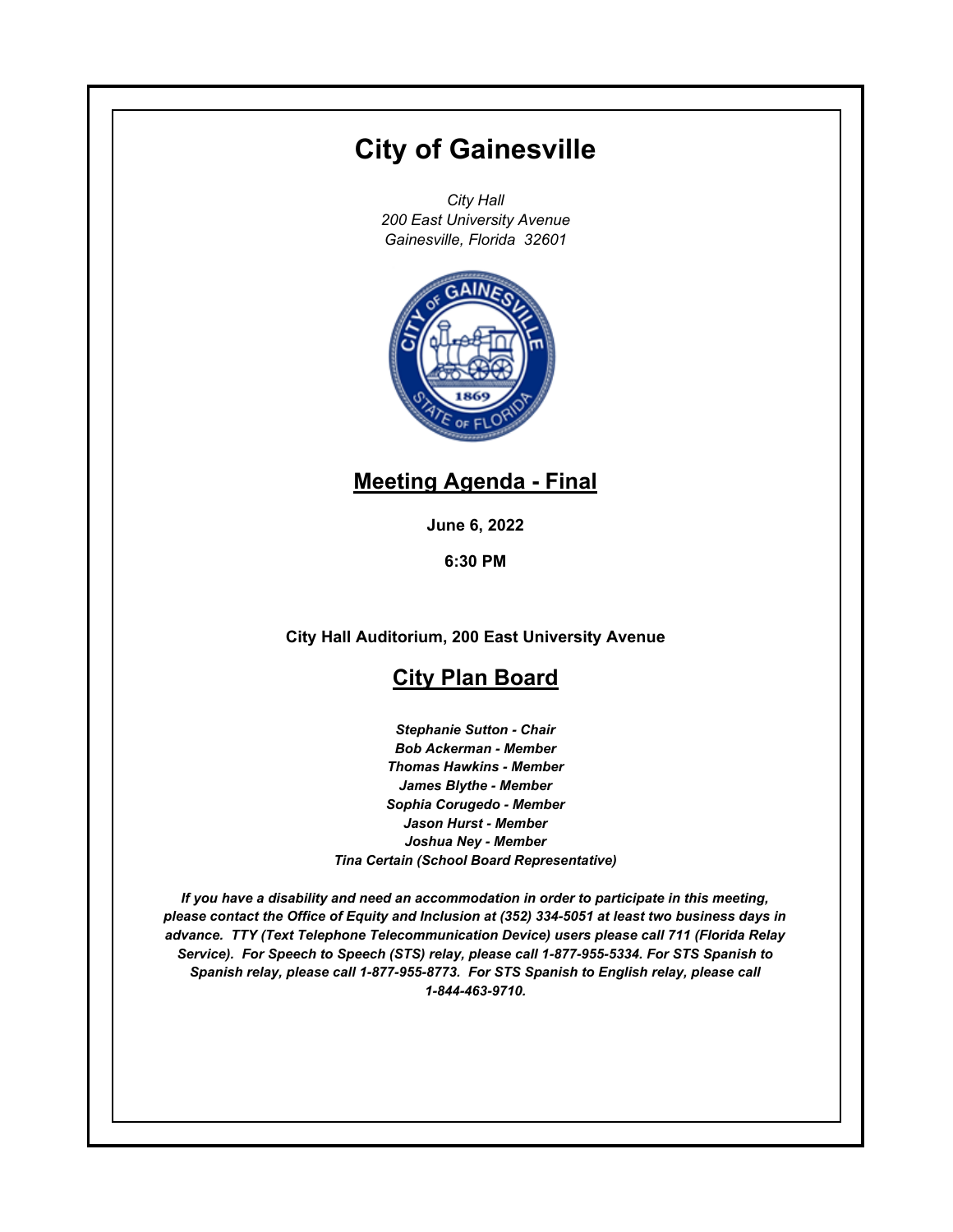#### **CALL TO ORDER**

**ROLL CALL**

**ADOPTION OF THE AGENDA**

**PUBLIC COMMENT**

**NEW BUSINESS:**

[211226.](http://gainesville.legistar.com/gateway.aspx?m=l&id=/matter.aspx?key=34008)

**Petition LD22-000038 TCH.** City of Gainesville, (Applicant) requests to amend the City of Gainesville Comprehensive Plan to revise the Single Family (SF) land use category to rename the category as "Neighborhood Residential" and amend the description of the land use category. (Juan) [2022 Affordable Housing Framework 3-11-2022 Final \(3\)](http://Gainesville.legistar.com/gateway.aspx?M=F&ID=cc92b400-c8fa-4842-b936-c8228878053a.pdf) [Final Report Gainesville EZ IZ Study](http://Gainesville.legistar.com/gateway.aspx?M=F&ID=26d8428d-b22c-4f88-bada-6daab1093979.pdf)

[EZ-Comprehensive Plan Amendment Update Language](http://Gainesville.legistar.com/gateway.aspx?M=F&ID=0a93617e-9488-4581-81ff-34b0f3303f83.pdf)

#### [211227.](http://gainesville.legistar.com/gateway.aspx?m=l&id=/matter.aspx?key=34009)

**Petition LD22-000041 TCH,** City of Gainesville, (Applicant) requests to amend the City of Gainesville Land Development Code to provide definition and regulations to the Neighborhood Scale Multi-Family use. (Juan)

[2022 Affordable Housing Framework 3-11-2022 Final \(3\)](http://Gainesville.legistar.com/gateway.aspx?M=F&ID=36e6559f-c968-41e0-b75f-db6b28039677.pdf) **[Final Report Gainesville EZ IZ Study](http://Gainesville.legistar.com/gateway.aspx?M=F&ID=39092e7f-d0b1-4d77-bf9e-aadd5d422780.pdf)** 

[EZ-Defining Neighborhood Scale Multi-Family](http://Gainesville.legistar.com/gateway.aspx?M=F&ID=e00b8559-75f7-4292-9ede-7be725e8068c.pdf)

#### [211228.](http://gainesville.legistar.com/gateway.aspx?m=l&id=/matter.aspx?key=34010)

**Petition LD22-000040 TCH,** City of Gainesville, (Applicant) requests to amend the City of Gainesville Land Development Code to consolidate Single Family Residential Zoning Districts (RSF 1- RSF 4) and rename them as Neighborhood Residential Zoning District (NR). (Juan)

[2022 Affordable Housing Framework 3-11-2022 Final \(3\)](http://Gainesville.legistar.com/gateway.aspx?M=F&ID=adde1257-f3b3-4b09-8bd1-d1c5b58ee891.pdf)

[Final Report Gainesville EZ IZ Study](http://Gainesville.legistar.com/gateway.aspx?M=F&ID=2b46c9bd-4331-427c-b678-47f8570a21d2.pdf)

[EZ-Consolidating RSF Zones Report](http://Gainesville.legistar.com/gateway.aspx?M=F&ID=d3f04a47-1f94-42a7-845c-5f5874c7cb11.pdf)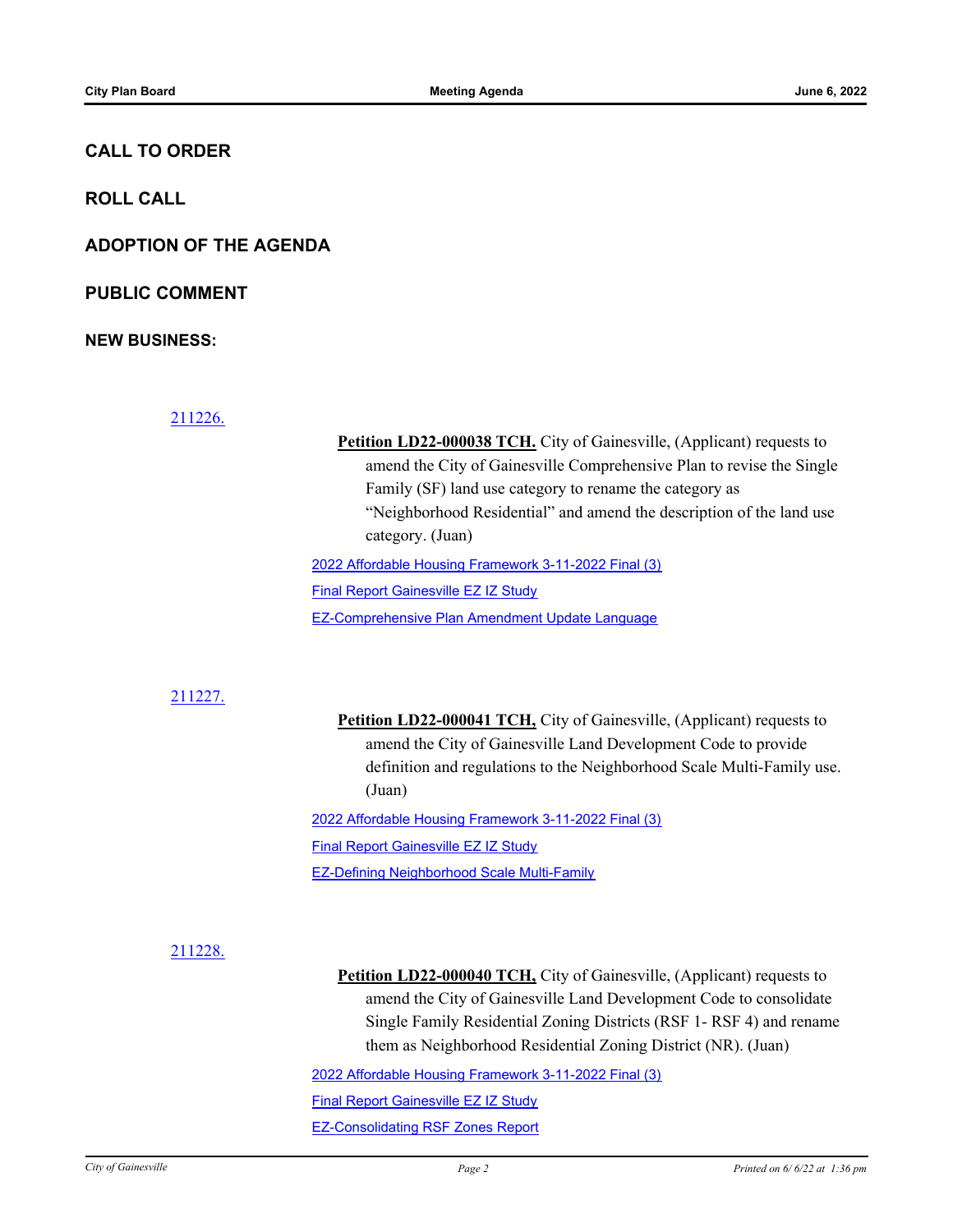#### [211229.](http://gainesville.legistar.com/gateway.aspx?m=l&id=/matter.aspx?key=34011)

**Petition LD22-000042 TCH.** City of Gainesville, (Applicant) requests to amend the Land Development Code to remove occupancy limits found in Sec. 30-4.10. (Juan)

[Final Report Gainesville EZ IZ Study](http://Gainesville.legistar.com/gateway.aspx?M=F&ID=01ddb359-fc71-4c49-9d7b-6f97f6158d65.pdf) [2022 Affordable Housing Framework 3-11-2022 Final \(3\)](http://Gainesville.legistar.com/gateway.aspx?M=F&ID=4ada6acb-2793-4c53-a9da-28f75f290591.pdf) [EZ-Removing Occupancy Limits](http://Gainesville.legistar.com/gateway.aspx?M=F&ID=9ef38b8e-756b-4dba-85cb-193ca9050193.pdf)

#### [211230.](http://gainesville.legistar.com/gateway.aspx?m=l&id=/matter.aspx?key=34012)

Petition LD22-000043 TCH, City of Gainesville, (Applicant) requests to amend the City of Gainesville Land Development Code to amend the bedroom limit within the University of Florida Context Zone. (Juan) [2022 Affordable Housing Framework 3-11-2022 Final \(3\)](http://Gainesville.legistar.com/gateway.aspx?M=F&ID=e76adf72-4236-4340-8965-c9520292ec92.pdf)

**[Final Report Gainesville EZ IZ Study](http://Gainesville.legistar.com/gateway.aspx?M=F&ID=57c11ed0-505e-4431-9932-e3fe44d52241.pdf)** 

[EZ-Increase Bedroom Limit](http://Gainesville.legistar.com/gateway.aspx?M=F&ID=82d28aeb-2d32-4dba-aa28-f7b254d9f9db.pdf)

#### [211231.](http://gainesville.legistar.com/gateway.aspx?m=l&id=/matter.aspx?key=34013)

**Petition LD22-000044 TCH.** City of Gainesville, (Applicant) requests to amend the City of Gainesville Land Development Code to revise the Development Compatibility Standards in Sec. 30-4.8. (Juan)

[2022 Affordable Housing Framework 3-11-2022 Final \(3\)](http://Gainesville.legistar.com/gateway.aspx?M=F&ID=d47cf249-56ee-40d8-9def-5620ae269792.pdf)

[Final Report Gainesville EZ IZ Study](http://Gainesville.legistar.com/gateway.aspx?M=F&ID=ff3cba9f-3123-405b-a90d-25ec216d4523.pdf)

[EZ-Amending Development Compatability Report](http://Gainesville.legistar.com/gateway.aspx?M=F&ID=f08c48b4-6865-43d3-97a5-5c214e332a8f.pdf)

#### [211233.](http://gainesville.legistar.com/gateway.aspx?m=l&id=/matter.aspx?key=34015)

Petition PB-21-00140 TCH. City of Gainesville, (Applicant) requests to amend the City of Gainesville Land Development Code to eliminate parking minimums and introduce language for structured parking requirements and mid-street parking for loading and unloading in urban transects zoning districts. (Juan)

[2022 Affordable Housing Framework 3-11-2022 Final \(3\)](http://Gainesville.legistar.com/gateway.aspx?M=F&ID=72d61d43-3cad-416d-90d8-c99a3dfd27f3.pdf)

[Final Report Gainesville EZ IZ Study](http://Gainesville.legistar.com/gateway.aspx?M=F&ID=50a3cf7f-f99a-4fd4-9fd6-5b2a3d7d1a50.pdf)

[EZ-Amending Lot Split](http://Gainesville.legistar.com/gateway.aspx?M=F&ID=226c8286-b906-40b3-ad72-ef4b6893d234.pdf)